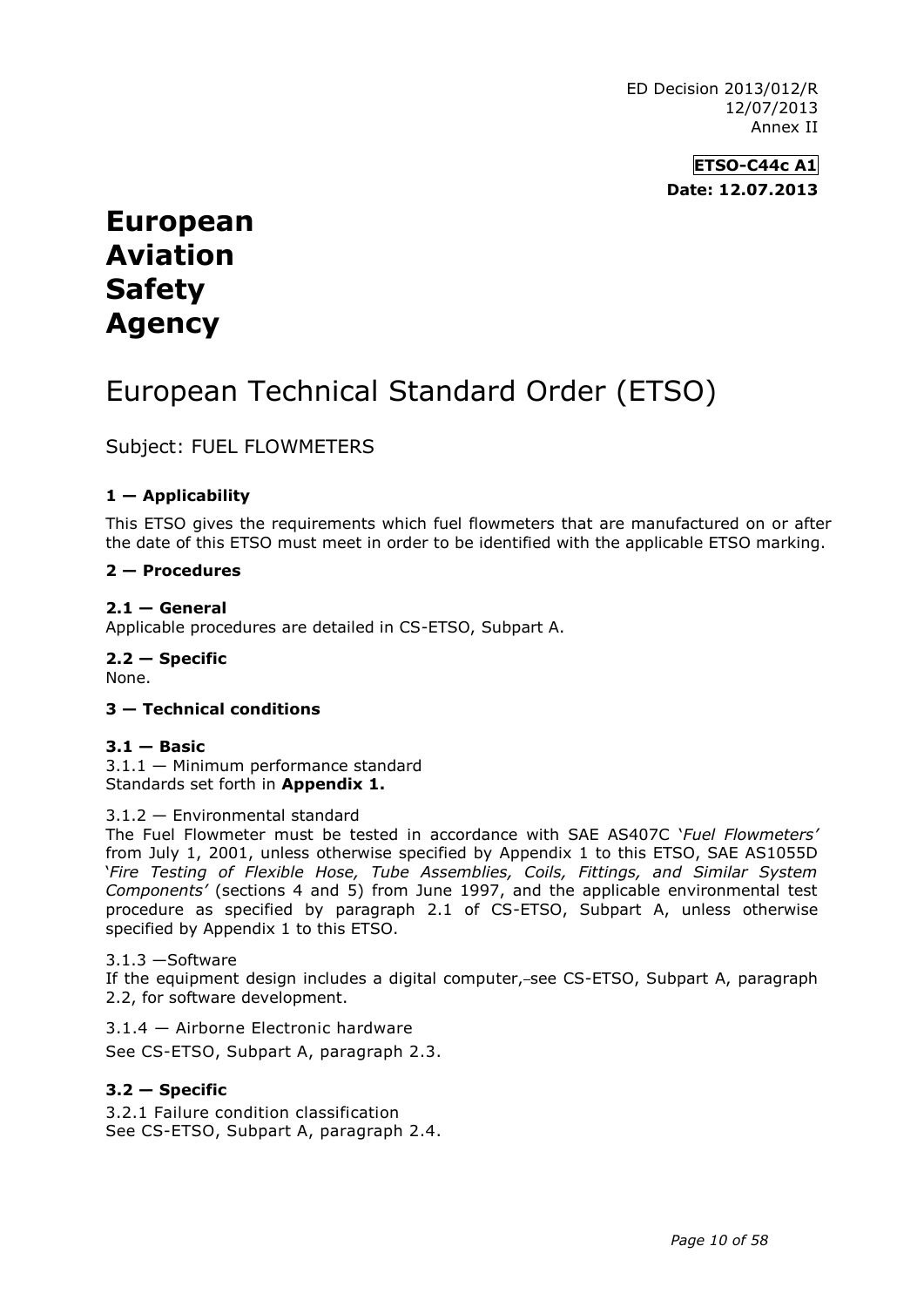ED Decision 2013/012/R 12/07/2013 Annex II

# **ETSO-C44c A1 Date: 12.07.2013**

# **4 — Marking**

# **4.1 — General**

Marking is detailed in CS-ETSO, Subpart A, paragraph 1.2.

#### **4.2 — Specific** None.

# **5 — Availability of referenced document**

See CS-ETSO, Subpart A, paragraph 3.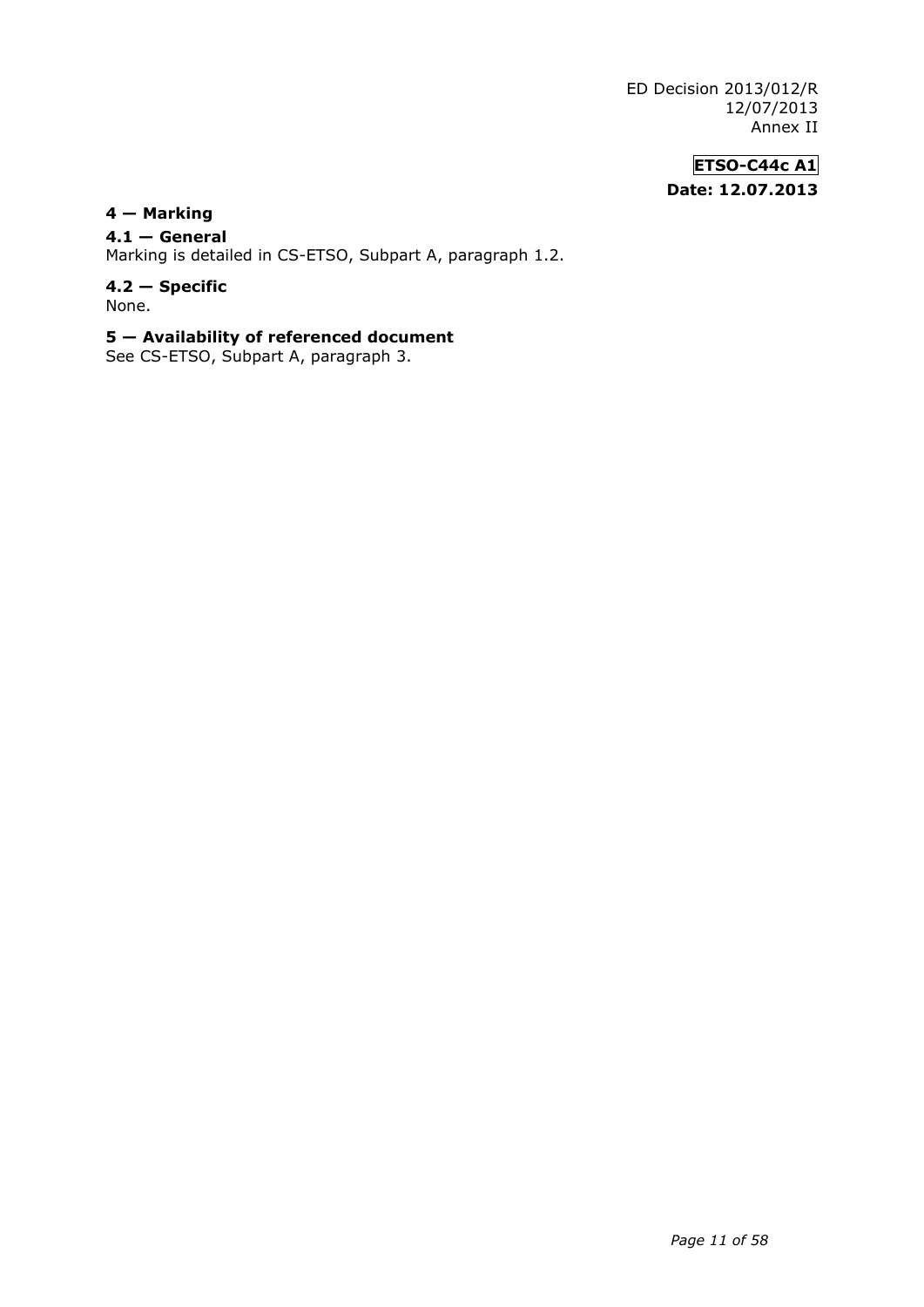# **ETSO-C44c A1 APPENDIX 1**

# **APPENDIX 1**

## **MINIMUM PERFORMANCE STANDARD FOR FUEL FLOWMETERS**

# **1. General requirements**

The applicable standard is SAE AS407C, *Fuel Flowmeters*, dated July 1, 2001.

Paragraphs 3.1, 3.1.1, 3.1.2, 3.2.b, and 4.2.1 of the SAE AS407C do not apply to this ETSO.

SAE AS407C must be applied as follows (changed text shown framed):

**a. Temperature** On page 2 of SAE AS407C, replace Table 1 with the following table.

| TABLE 1                           |                  |                   |
|-----------------------------------|------------------|-------------------|
| <b>INSTRUMENT LOCATION</b>        | A                | <u>B</u>          |
| Heated Areas (Temp. Controlled)   | $-30$ to 50 °C   | $-65$ to 70 °C    |
| Unheated Areas (Temp. Controlled) | $-55$ to $70$ °C | $-65$ to $100$ °C |
| Power Plant Compartment           | $-55$ to 70 °C   | $-65$ to 100 °C   |
| Power Plant Accessory Compartment | $-55$ to 70 °C   | $-65$ to 100 °C   |

**b. Altitude** In the first sentence of paragraph 3.3.4, Altitude, (page 3), replace '40.000 feet (12.192 m) standard altitude' with '51.000 ft (15.545 m) standard altitude'.

**c. Leak test** In the second sentence of paragraph 6.3, Leak Test, (page 6), replace 'to an air pressure of 40 psi (275.8 kPa)' with 'to an air pressure in accordance with the manufacturer's recommendations'.

# **2. Testing your fuel flowmeter**

#### **In addition to the qualification test requirements described in SAE AS407C, perform the following tests:**

**a. Thermal shock test** This test applies to any hermetically sealed components. Subject the components to four cycles of exposure to water 85 °C  $\pm$  2 °C and 5 °C  $\pm$  2 °C. There should be no evidence of moisture damage to coating or enclosure. During each cycle of the test, immerse the component in water at 85 °C  $\pm$  2 °C for 30 minutes. Within 5 seconds of removal from the bath, immerse the component for 30 minutes in the other bath maintained at 5 °C  $\pm$  2 °C. Repeat this cycle continuously, one cycle following the other until four cycles are completed. After this test, subject the component to the sealing test in paragraph 2b(2) of this appendix. The component must have no leakage resulting from the test.

**b. Sealing test** Apply this performance test to any hermetically sealed components. Immerse the component in a suitable liquid such as water. Then reduce the absolute pressure of the air above the liquid to about 1 inch of mercury (Hg) (3.4 kPa). Maintain this absolute pressure for 1 minute, or until the liquid stops giving off air bubbles, whichever is longer. Increase the absolute pressure by  $2\frac{1}{2}$  inches Hg (8.5 kPa). If any bubbles come from the component case, consider it leakage and reject the component.